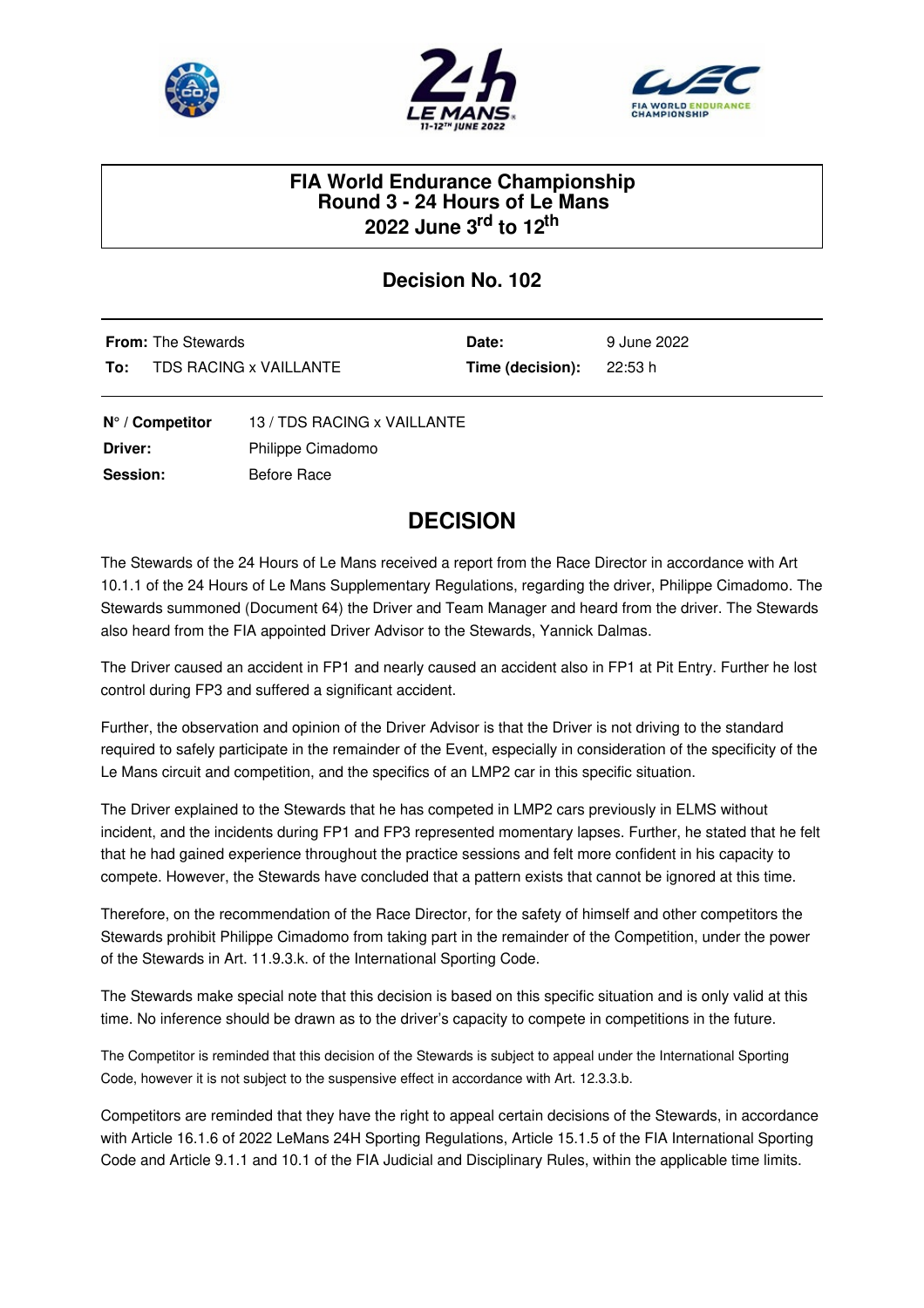imity

 $4.4 - 1762$ 

**(Chairman)**

Jean-Francois Tim Chris Michael Rikki Yves

VEROUX MAYER GEFFROY SCHWÄGERL DY-LIACCO BACQUELAINE **FIA Steward FIA Steward ASN Steward FIA Steward FIA Steward FIA Steward**